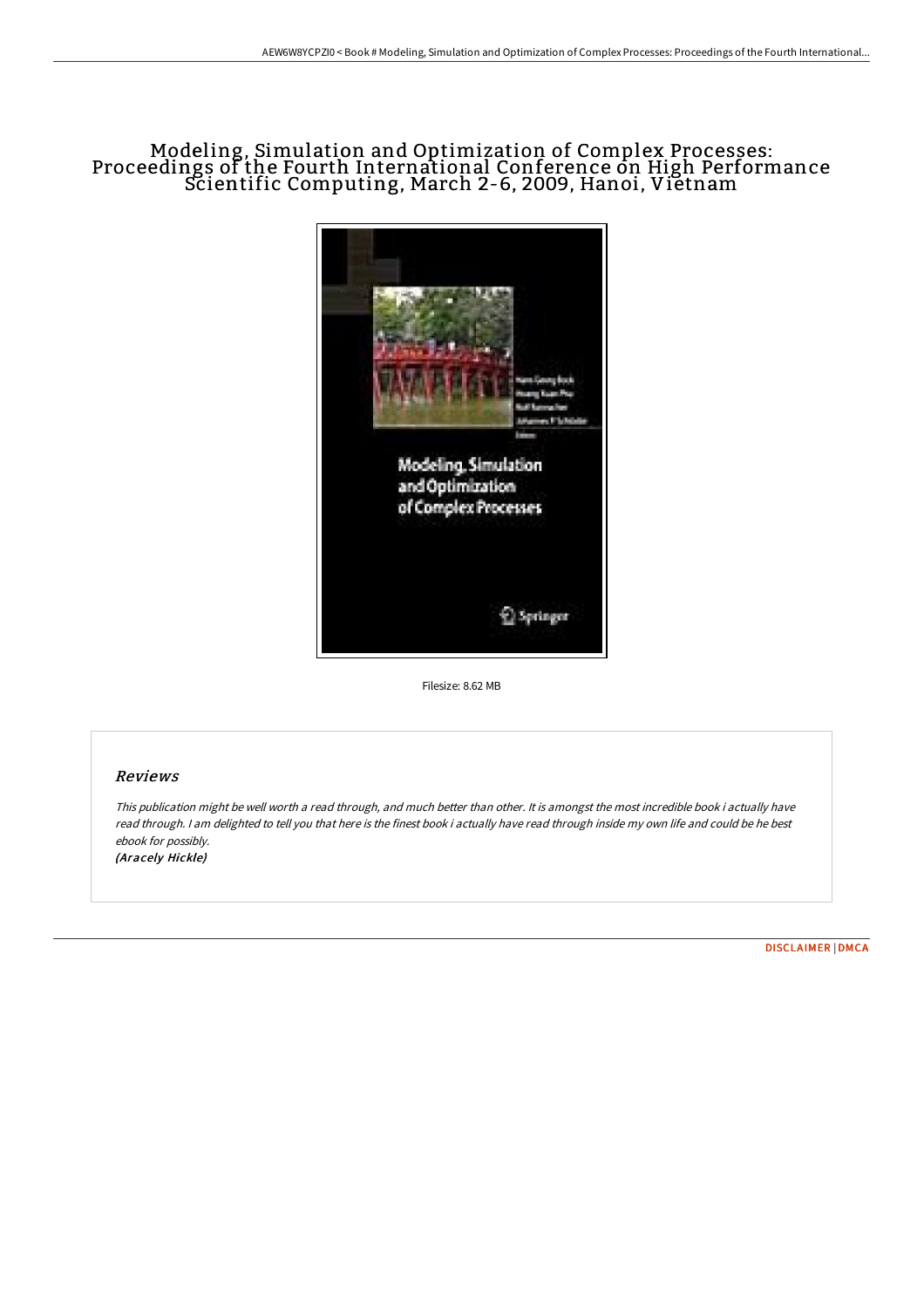### MODELING, SIMULATION AND OPTIMIZATION OF COMPLEX PROCESSES: PROCEEDINGS OF THE FOURTH INTERNATIONAL CONFERENCE ON HIGH PERFORMANCE SCIENTIFIC COMPUTING, MARCH 2-6, 2009, HANOI, VIETNAM



Springer-Verlag Berlin and Heidelberg GmbH Co. KG, Germany, 2014. Paperback. Book Condition: New. 2012 ed.. 235 x 155 mm. Language: English . Brand New Book \*\*\*\*\* Print on Demand \*\*\*\*\*.This proceedings volume contains a selection of papers presented at the Fourth International Conference on High Performance Scientific Computing held at the Hanoi Institute of Mathematics, Vietnamese Academy of Science and Technology (VAST), March 2-6, 2009. The conference was organized by the Hanoi Institute of Mathematics, the Interdisciplinary Center for Scientific Computing (IWR), Heidelberg, and its Heidelberg Graduate School of Mathematical and Computational Methods for the Sciences, and Ho Chi Minh City University of Technology. The contributions cover the broad interdisciplinary spectrum of scientific computing and present recent advances in theory, development of methods, and applications in practice. Subjects covered are mathematical modelling, numerical simulation, methods for optimization and control, parallel computing, software development, applications of scientific computing in physics, mechanics, biology and medicine, engineering, hydrology problems, transport, communication networks, production scheduling, industrial and commercial problems.

Read Modeling, Simulation and Optimization of Complex Processes: Proceedings of the Fourth [International](http://bookera.tech/modeling-simulation-and-optimization-of-complex--2.html) Conference on High Performance Scientific Computing, March 2-6, 2009, Hanoi, Vietnam Online Download PDF Modeling, Simulation and [Optimization](http://bookera.tech/modeling-simulation-and-optimization-of-complex--2.html) of Complex Processes: Proceedings of the Fourth International Conference on High Performance Scientific Computing, March 2-6, 2009, Hanoi, Vietnam